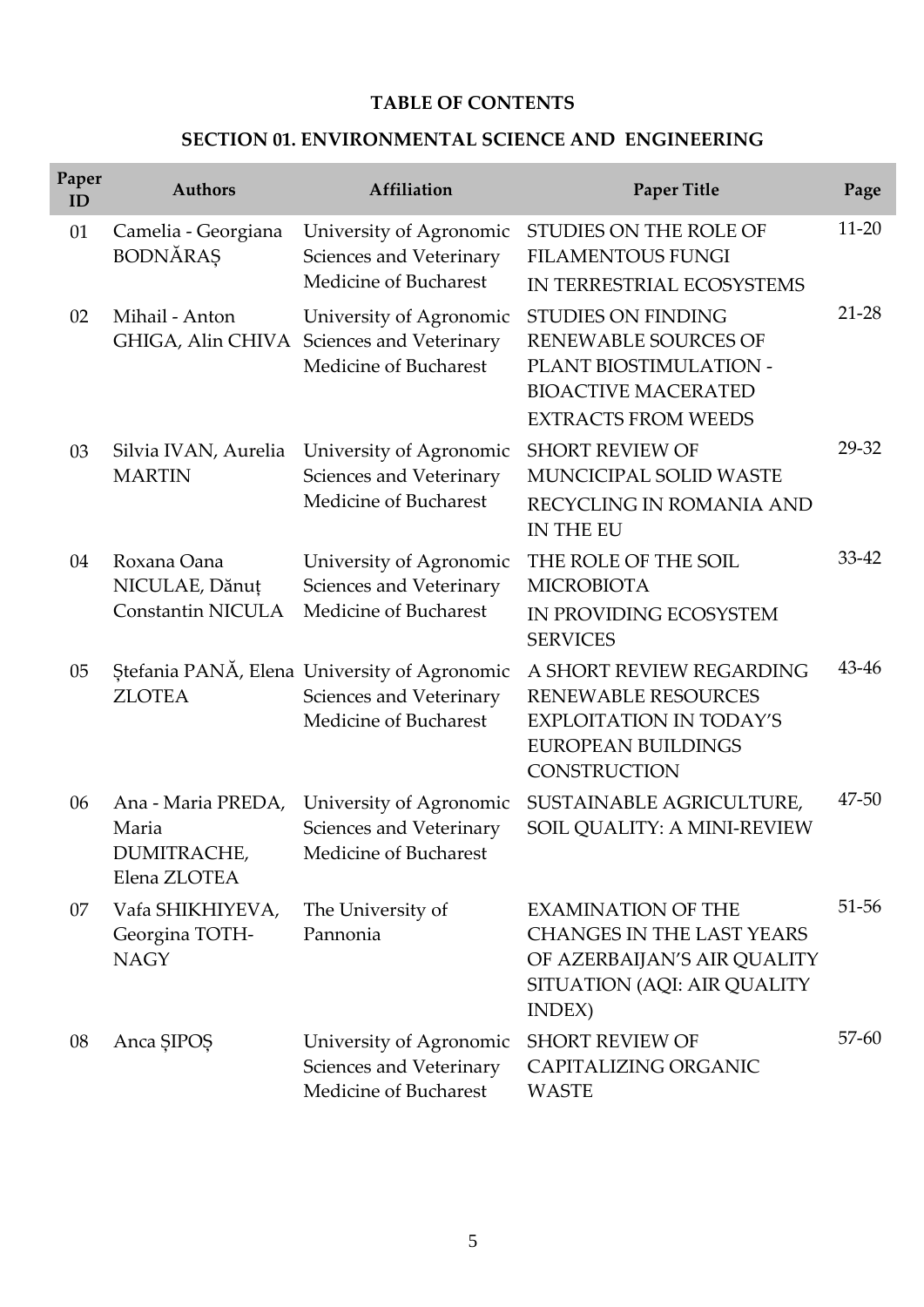# **SECTION 02. WATER RESOURCES MANAGEMENT**

| Paper<br>ID | <b>Authors</b>                                                                        | Affiliation                                                                 | <b>Paper Title</b>                                                         | Page  |
|-------------|---------------------------------------------------------------------------------------|-----------------------------------------------------------------------------|----------------------------------------------------------------------------|-------|
| 09          | Sânziana<br><b>BITULEANU,</b><br>Cosmin - Bogdan<br>DANCIU, Sebastian<br><b>SANDU</b> | University of Agronomic<br>Sciences and Veterinary<br>Medicine of Bucharest | <b>EARTHQUAKES AND THEIR</b><br><b>CONSEQUENCES ON</b><br><b>BUILDINGS</b> | 63-68 |

# **SECTION 03. CADASTRE**

| Paper<br>ID | <b>Authors</b>                                                                           | Affiliation                                                                   | <b>Paper Title</b>                                                                                                                                                                        | Page          |
|-------------|------------------------------------------------------------------------------------------|-------------------------------------------------------------------------------|-------------------------------------------------------------------------------------------------------------------------------------------------------------------------------------------|---------------|
| 10          | Valentina -<br>Dumitrela<br><b>BAROIU</b>                                                | Transilvania University<br>of Brașov                                          | <b>MODERN POSSIBILITIES FOR</b><br><b>GREEN SPACE</b><br>MANAGEMENT THROUGH<br><b>GIS TECHNOLOGY</b>                                                                                      | 71-74         |
| 11          | Diana BORA,<br>Manuela<br>BOGDAN,<br>Alexandru<br>DĂMEAN,<br>Alexandru<br><b>NICOARĂ</b> | University of Agricultural<br>Sciences and Veterinary<br>Medicine Cluj-Napoca | <b>MULTIMODAL</b><br><b>TRANSPORTATION</b><br>NETWORK IN BRAȘOV<br><b>COUNTY</b>                                                                                                          | 75-80         |
| 12          | Ionuț Cosmin<br>GHEORGHESCU,<br>Ana Maria STIRBU                                         | Politehnica University of<br>Timișoara                                        | THE GEOGRAPHICAL<br><b>INFORMATION SYSTEM OF</b><br><b>THE</b><br><b>VINEYARD CADASTRE AND</b><br>THE IMPACT ON THE<br><b>SUSTAINABLE</b><br>DEVELOPMENT PROCESS OF<br>THE RECAȘ VINEYARD | 81-86         |
| 13          | Alina PIȚIȘ,<br>Cătălin SABOU,<br>Loredana STRUȚI                                        | University of Agricultural<br>Sciences and Veterinary<br>Medicine Cluj-Napoca | MONITORING THE<br><b>EVOLUTION OF</b><br>DEFORESTATION IN THE<br>NORTH-WEST ROMANIA<br>AREA, MARAMUREȘ<br>COUNTY, BORȘA VILLAGE                                                           | 87-94         |
| 14          | Florina - Neluța<br>TĂPĂLAGĂ,<br>Katalin TÖRÖK,<br>Veronica VESA                         | University of Agricultural<br>Sciences and Veterinary<br>Medicine Cluj-Napoca | MĂRIȘEL MOUNTAIN AREA<br><b>ANALYSIS</b><br><b>USING GIS TECHNIQUES</b>                                                                                                                   | $95 -$<br>100 |